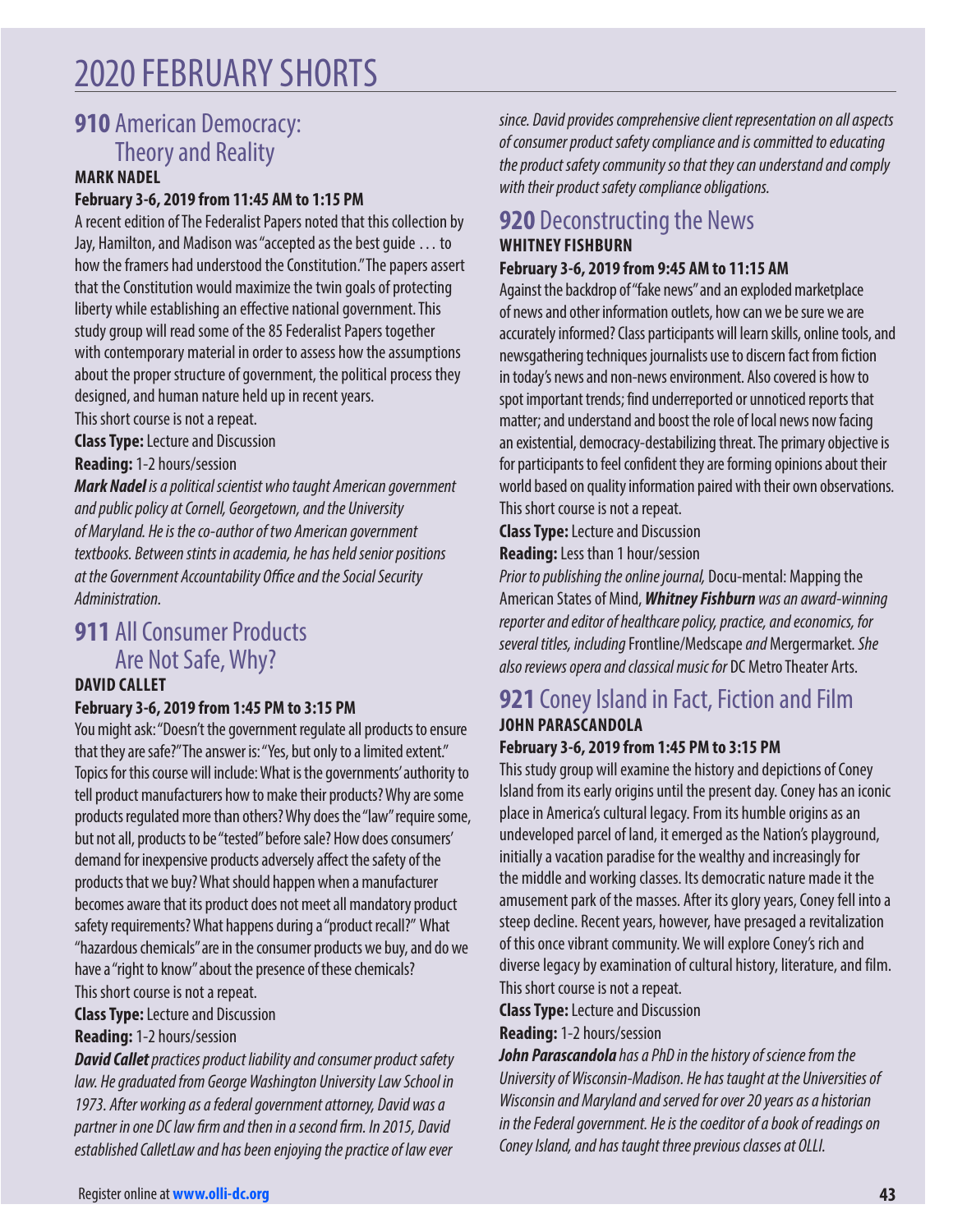### **922** Understanding Addiction **ROGER MEYER**

#### **Feb. 3-6, 9:45 AM to 11:15 AM & Feb. 7, 1:45 PM to 3:15 PM**

The course will start with a brief history of addiction and its consequences, as well as efforts to confront the problems starting in the 19th and 20th centuries. We will include segments of films that highlight problems with alcohol in men and women and opioid addiction, as well as tobacco and cannabis use. We will review the neurobiology underlying addiction, as well the political and socioeconomic factors that contribute to risk of drug/alcohol use and addiction. We will review successful national and community efforts to curtail drug and alcohol use epidemics through prevention; and we will review extant approaches to treatment. In the last session, we will be joined by the first White House Drug Czar. His work has been captured in the book, The Fix by Michael Massing.

This short course is not a repeat.

**Class Type:** Lecture and Discussion

#### **Reading:** No reading

Commencing at the NIH, **Roger Meyer** has had a long career in academic medicine, leading NIH-funded clinical research on opioid addiction (at Harvard and more recently at Pennsylvania State) and on alcoholism at the University of Connecticut, while also Chair of Psychiatry. He also served as consultant to three White House offices on addiction.

### **923** Breaking Baseball's Color Line: From Jackie Robinson to Pumpsie Green **STEPHEN KLATSKY**

#### **February 3-6, 2019 from 1:45 PM to 3:15 PM**

The unwritten rule that prevented blacks from playing major league baseball ended in 1947 with Jackie Robinson playing for the Brooklyn Dodgers. It took the original 16 major league baseball teams 12 years to integrate, culminating with Pumpsie Green debuting with the Boston Red Sox in 1959. This short will examine the lives and careers of the 15 players who were the first for each team (yes, there was one man who was the first for two teams). The players include four members of the Hall of Fame, and several who had the proverbial cup of coffee.

This short course is not a repeat.

**Class Type:** Lecture and Discussion

#### **Reading:** No reading

**Stephen Klatsky** was born in the Bronx and grew up 11 blocks from Yankee Stadium. He has been a lifelong baseball fan. A frequent OLLI study group leader on baseball. Klatsky was a vendor at Shea Stadium, home of the Mets, during high school, sold tickets for the Potomac Nationals, and att*ended the first ev*er Nationals spring training game.

## **924** Nats World Series Before Last October **BEN BOLEY**

#### **February 3, 4, 6, and 7, 2019 from 11:45 AM to 1:15 PM**

The course will, I hope, rekindle your love of the game despite the cold weather. We will consider in relative detail the World Series of 1933, 1925, and 1924, the pennant races that led up to them, and

the players who played in them. Comparisons with the current World Champions will be unavoidable and encouraged. This short course is a repeat with revisions.

**Class Type:** Lecture and Discussion

#### **Reading:** No reading

**Ben Boley** has led several OLLI study groups looking at various facets of our national pastime. His interest in baseball goes back a long way: he grew up in the shadow of Ebbets Field. He is now a passionate Nats fan.

#### **930** The Rise of Digital Money **NOLVIA SACA**

#### **February 3-7, 2019 from 1:45 PM to 3:15 PM**

Digital forms of money (Libra, AliPay, M-Pesa, Paxos, Stablecoins, Swish, WeChat Pay, Zelle) are transforming monetary systems, commerce, and banking. They are increasingly in our wallets as well as in the minds of policymakers. Consumers are beginning to benefit from greater convenience, higher speed, and lower costs in making and receiving payments. But how should we think of these new digital forms of money? Are they money at all, and does that matter? Will they really benefit from rapid adoption? If so, what might their implications be, on the banking sector to start with—where money is customarily created and managed today? And how might central banks react? This short course is not a repeat.

**Class Type:** Lecture and Discussion

#### **Reading:** 1-2 hours/session

**Nolvia N. Saca** is a professor of Banking Analysis and Public Policy at the Escuela Superior de Economia y Negocios. She is an economist with strong backgr*ound on financ*ial issues, working in senior positions at the International Monetary Fund, the Pac*ific In*vestment Management Company(PIMCO), and the Central Bank of El Salvador.

### **940A** Introduction to the Cloud **VICTOR REZMOVIC**

#### **February 3-5, 2019 from 11:45 AM to 1:15 PM**

We use it every day, but we're not really sure what it means. The Cloud has slowly become part of our lives and touches much of the technology we use today. You can't understand the world of your children and grandchildren unless you spend some time exploring the Cloud. During this study group, we will use lectures and demonstrations to examine the terminology that explains the mechanics of how the Cloud functions. We will review the major players that dominate the Cloud such as Google, Apple, and Microsoft. We will also review the primary applications that are being used such as file storage, music and video streaming, and how to stay safe while using the Cloud.

This short course is a repeat with revisions.

**Class Type:** Lecture and Discussion

#### **Reading:** No reading

**Victor Rezmovic,** PhD, is a technology educator who has spent the last 30 years in academic, corporate, and government settings as a technology trainer and systems consultant. He currently teaches Cyber Security at Montgomery College.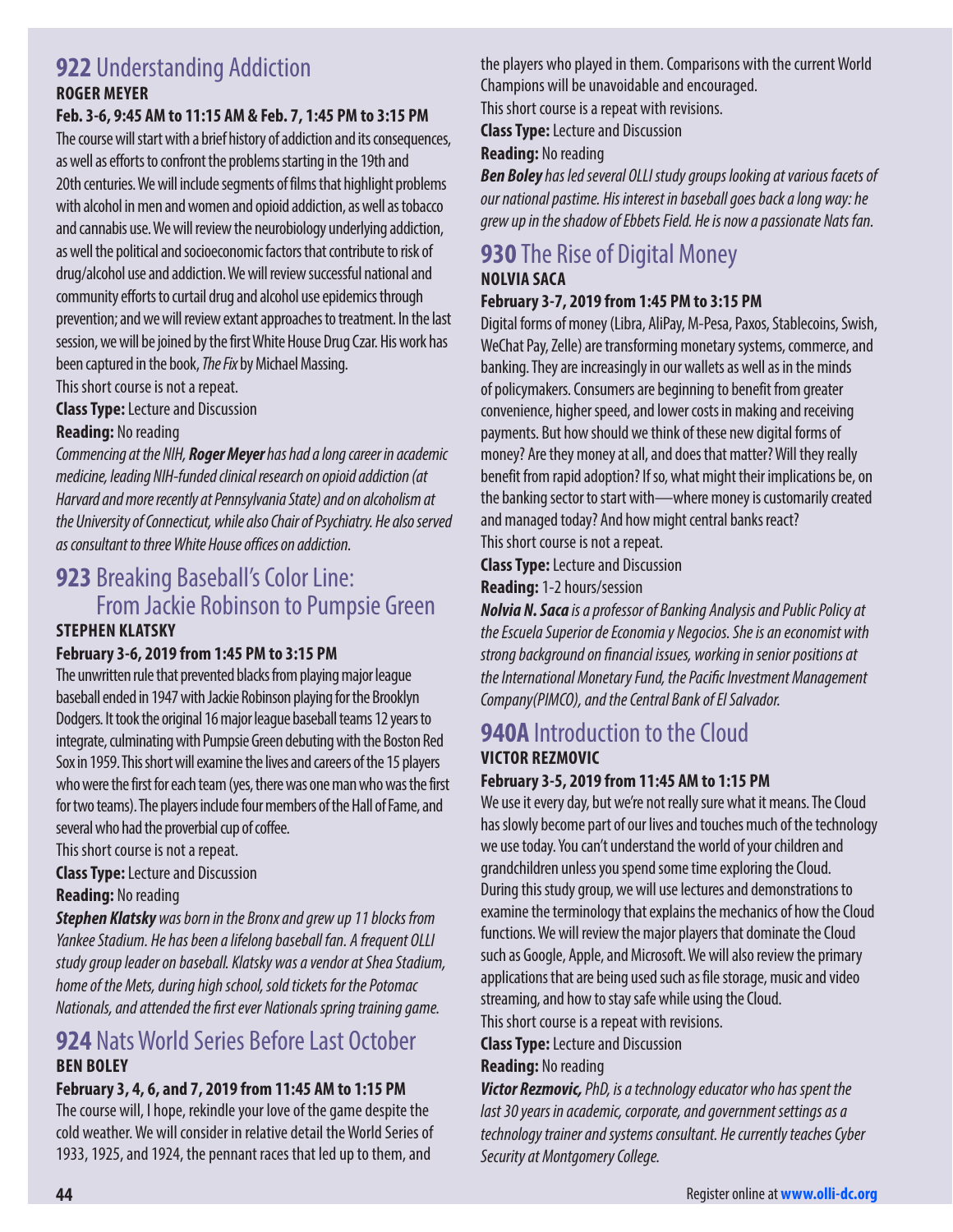#### **940B** Introduction to the Cloud **VICTOR REZMOVIC**

#### **February 3-5, 2019 from 11:45 AM to 1:15 PM**

See course description and study group leader bio for 940A. **This section of the class will use video presentation software from Zoom to broadcast the live class from OLLI over the Internet.**  All you need is a PC or Mac with speakers. A reliable Internet connection will enhance your experience. If you join the class via Zoom you still will be able to submit questions for the instructor via the Zoom chat feature.

This short course is a repeat with revisions. **Class Type:** Lecture and Discussion **Reading:** No reading

## **941** Environmental Challenges and How You Can Help

#### **HEATHER HECKEL**

#### **February 3, 4, and 6, 2019 from 9:45 AM to 11:15 AM**

Our study group will consider some core challenges facing the environment including: wildlife and biodiversity loss, plastic pollution, and climate change. With each challenge we will focus on how we personally can make a difference through individual action, community engagement, and effective activism strategies to influence decision-makers. Participants will be asked to thoughtfully consider our personal "environmental footprints" and our capacity to make a difference. We will focus on broad overviews of environmental issues, sustainable living, and advocacy, and I will provide optional resources for those interested in learning more. This short course is not a repeat.

**Class Type:** Lecture and Discussion

**Reading:** No reading

**Heather Heckel,** PhD, is an Assistant Professor at American University where she teaches classes on conserva*tion, eff*ective activism, and sustainable development. She is also the volunteer director of a small non-pr*ofit or*ganization, Engage Globally, that supports community-led sustainable development in rural Ghana and Costa Rica.

#### **942** SLIME: How Algae Made Our Planet and May Help Save It **ELIZABETH SEASTRUM**

#### **February 3-6, 2019 from 11:45 AM to 1:15 PM**

Algae transformed the earth before we were even a gleam in evolution's eye; they oxygenated the oceans and atmosphere, created our fossil fuels, and now feed us as well as much of the marine life we eat. We have transformed them into biofuels and put them in industrial products. But algae can choke our rivers, lakes, and oceans, creating huge dead zones and emitting poisonous toxins. In her book, SLIME: How Algae Created Us, Plague Us, and Just Might Save Us, author Ruth Kassinger tackles these issues and takes us on travel and diving expeditions around the world. She concludes with ways that algae may help save us from ourselves. We

will read and discuss the book, and enjoy some visuals on the way. This short course is not a repeat.

**Class Type:** Lecture and Discussion

**Reading:** 1-2 hours/session

**Betsy Seastrum** is a retired lawyer who worked as a volunteer at the Smithsonian's Natural History Museum, Department of Paleobiology, Graphics and FossiLabs, from 2005 to 2019. She has led many study gr*oups in the field of ev*olution and paleobiology.

#### **943** Relativity **JACQUES READ**

#### **February 3-5, 2019 from 9:45 AM to 11:15 AM**

Isaac Newton's view of the universe was of a fixed space obeying all of Euclid's ancient propositions, in which clocks could be synchronized at any point desired by conveying a standard clock anywhere needed. When 19th-century experiments yielded results not explainable by Newton's laws, great efforts were taken by the best physicists of the time to save Newton's construction. This course will describe those efforts and the response by Einstein in his Special Theory (1905) and General Relativity (1915), and discuss the consequences of those theories.

This short course is a repeat.

**Class Type:** Lecture and Discussion

**Reading:** No reading

**Jacques Read** has taught at Fairleigh Dickinson University and the University of California, performed research at Oak Ridge and Lawrence Livermore National Laboratories, and been employed by the Atomic Energy Commission, the Nuclear Regulatory Commission, and the Department of Energy. He has been a study group leader since 2013.

## **950** Violin Virtuosos from Paganini to the 21st Century

## **ROUMENA GEORGIEVA**

#### **February 3-6, 2019 from 9:45 AM to 11:15 AM**

The art of violin playing has existed for 300 years. Violinists can be categorized in many ways: by nationality, birth date, national "school" pedagogical lineage, or even alphabetically. The violin virtuosos in this course will be presented by birth date, as well as in the historical perspective of women violinists, and in the historical lineage of two groups of American and Russian violinists. The outstanding young Asian violinists at the end of 20th century and the beginning of the 21st century also will be mentioned briefly in this study. This short course is not a repeat.

**Class Type:** Lecture and Discussion

**Reading:** 1-2 hours/session

**Roumena Georgieva** is an accomplished violinist and a distinguished professor. She is an innovative educator with a 40-year teaching career; an internationally recognized performer with a career spanning several decades as soloist, orchestra member, and concertmaster; a researcher/ publisher; and an experienced administrator.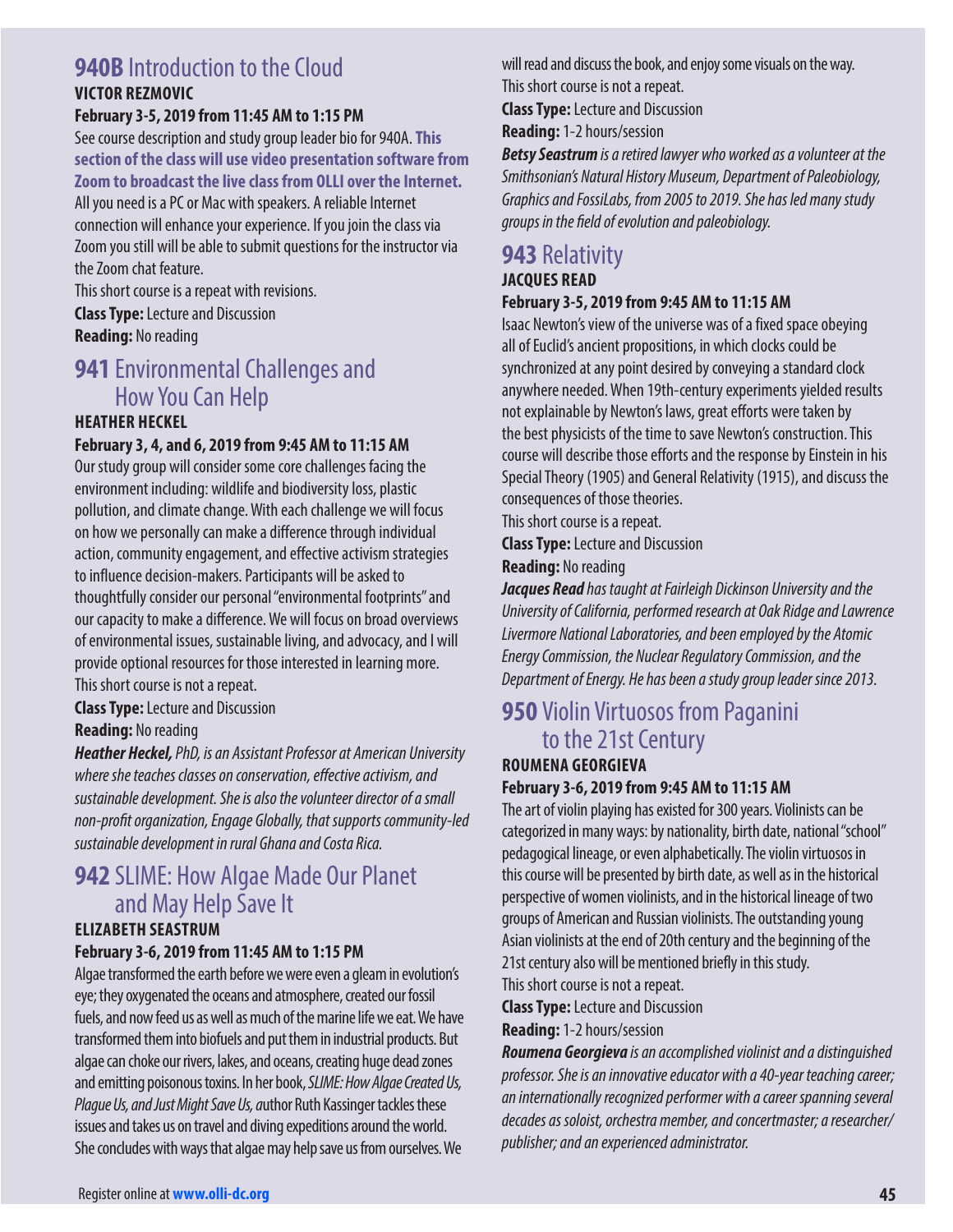## **951** The Greatest Performances in Figure Skating History: 1968–2020

#### **GARY CAHN**

#### **February 4, 5, and 7, 2019 from 11:45 AM to 1:15 PM**

During this class, we'll watch the greatest figure skating performances from the past 52 years. We'll discuss what makes each of these performances among the best of all time. This is your chance to compare these great champions with those who will skate at this year's World Championships, which will be televised March 18–22. You will see performances by Torvill and Dean, Michelle Kwan, Paul Wylie, Peggy Fleming, Scott Hamilton, Kurt Browning, Gordeeva and Grinkov, John Curry, YuNa Kim, Nathan Chen, Alysa Liu, and 20 others. Figure skating history was changed forever by these brilliant champions. Come to this class to hear and see why.

This short course is not a repeat.

**Class Type:** Lecture and Discussion

#### **Reading:** No reading

**Gary Cahn** has been an a*vid figur*e skating fan since he was 18, and has an enormous collec*tion of figur*e skating videos. He teaches courses *on figur*e skating as well as investing, bridge, digital photography, gardening, and computers.

## **952** American Art and Film 1900–1950

#### **LISA LEINBERGER**

#### **February 3-5, 2019 from 1:45 PM to 3:15 PM**

This short will try to show the link and cross pollination of American art and film. It is not necessarily a one-to-one capture of moving image to art nor from art to moving image. It is more of a spirit of the age or zeitgeist as reflected in both urban and rural contexts. The trends of where we choose to live informs our values as well. Movie clips and examples of visual art will be presented in context. This short course is a repeat with revisions.

#### **Class Type:** Lecture and Discussion

#### **Reading:** No reading

**Lisa Leinberger** has an MA in art history and has led other OLLI study groups. She has been a television movie reviewer. She recently worked at the Phillips Collection and has co-written ar*ticles on the influenc*e of movies and television on urbanism.

## **953** Glue, Paper, Scissors: Exploring Paper Collage

#### **SUSAN COLE**

#### **February 3-5, 2019 from 1:45 PM to 3:15 PM**

A hands-on studio course for art makers of all levels. Using a variety of papers as our medium, we will explore and create three different pieces of finished work, focusing on one project each class. Projects may include:

■ **Grab Bag Collage:** Students choose from a carefully curated collection of imagery, paper, and color to create a finished abstract artwork.

- **Valentine Mandala:** Create a charming keepsake for someone you love using the mandala as your guiding design inspiration.
- **Paper Self Portrait:** Using magazines, colored, and patterned papers, enjoy constructing a collage in your own image.
- **Paper Quilt:** Following a quilt-like grid, cut and paste colorful papers into a handsome geometric piece of art.
- **Notan (Expansion of the Square):** The art of Notan is based on the ancient symbol Yin and Yang. Beginning with a simple square, we will cut and create a unique design of mirror imagery with black and white paper.

All materials are included. This short course is not a repeat.

#### **Class Type:** Appreciation

#### **Reading:** No reading

**Susan Cole** was a collage and watercolor artist and teacher from 2005 to April of 2019 at The American University Museum at the Katzen Art Center. Susan has worked as a Co-chair of the Kids@Katzen outreach program since 2013. She has hosted in studio "Pop Up" art classes.

## **960** French Conversation

## **EVELYNE BONHOMME**

#### **February 3-6, 2019 from 1:45 PM to 3:15 PM**

Parlez français et apprenez à surmonter les défis de la langue. Une bonne connaissance du français vous permettra de suivre les actualités quotidiennes et d'en discuter librement. Vous pourrez aussi participer à des conversations informelles et à des débats animés sur d'autres sujets de votre choix, y compris vos activités sportives et vos films préférés. Tous les cours seront en français.

This short course is a repeat with revisions.

**Class Type:** Discussion

**Reading:** Less than 1 hour/session

**Evelyne Bonhomme,** a native French speaker, has taught French and French for business at Bowie State University. She has more than 20 years of experience teaching French. She is a retired lawyer with a JD from the University of Pennsylvania, an MTS from Wesley Theological Seminary, and a BA in French Literature from Wesleyan University, Connecticut.

## **961 Hebrew Conversation Plus**

#### **ANAT GELB-PRICE February 3-7, 2019 from 9:45 AM to 11:15 AM**

This conversational study group enables students with previous exposure to Hebrew to improve their ability to conduct conversations. The course stresses speaking and listening. The class will be conducted in Hebrew only, challenging for true beginners, but there will be a lot of repetition and will incorporate finding ways to communicate lacking proper vocabulary. It focuses on everyday vocabulary, street Hebrew, popular songs, and slang. The study group does not use a text book. There is optional homework for each class and those who practice at home will find it easier to speak and understand, especially when traveling to Israel. This short course is not a repeat.

**Class Type:** Reading and Discussion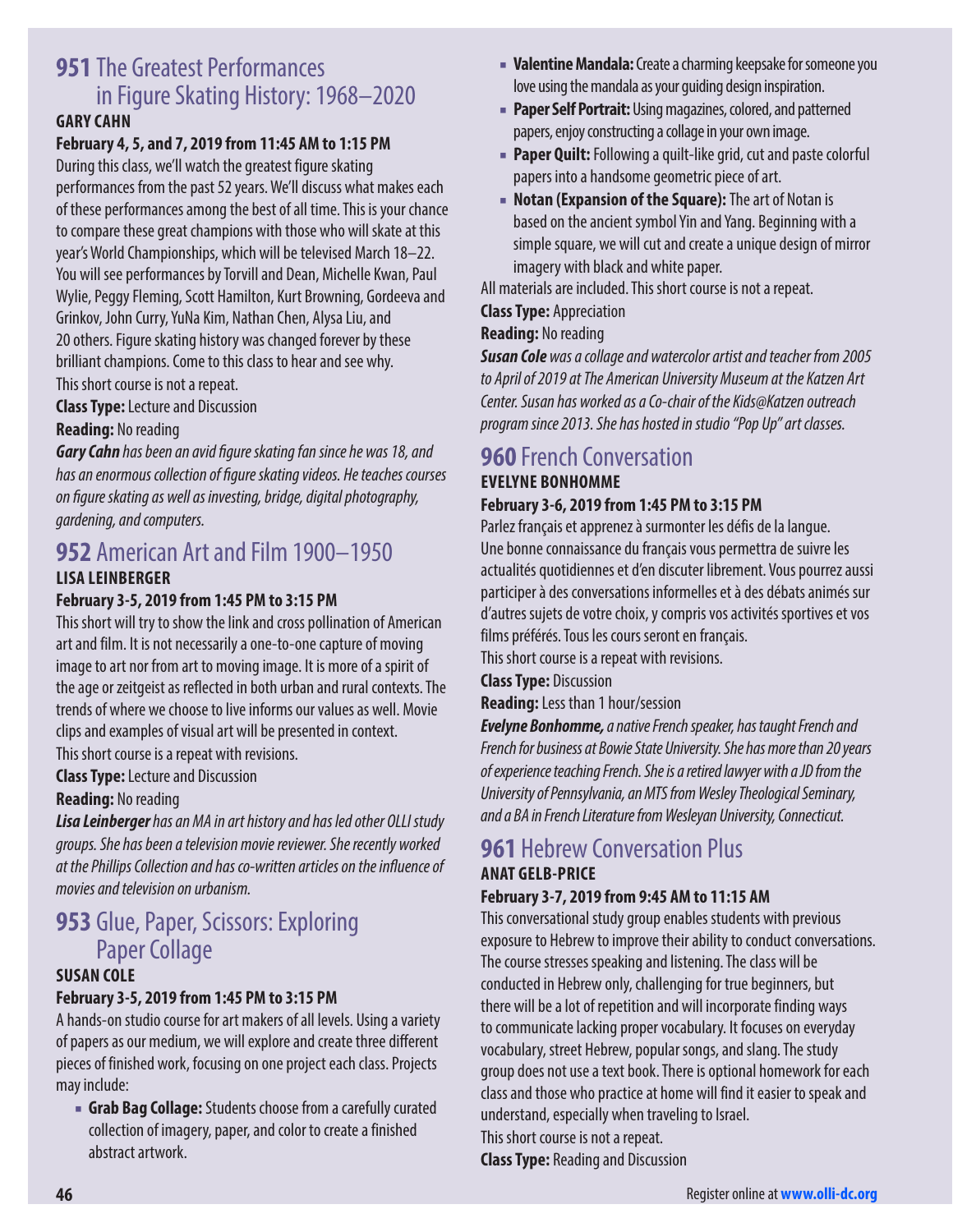#### **Reading:** Less than 1 hour/session

A native Hebrew speaker, **Anat Gelb-Price** has taught Hebrew and English conversation to all ages, in various countries, and in various settings. She has lived in many countries and has learned several foreign languages. She holds two language degrees from the Hebrew University of Jerusalem.

#### **962** Seamus Heaney **DAVID PALMETER**

#### **February 4-6, 2019 from 1:45 PM to 3:15 PM**

Irish Nobel Prize-winning poet Seamus Heaney (1939–2013) was, at his death, the most revered poet in the "Conqueror's" language. His gifts for the telling detail describe the lives of people living through civil strife as well as the everyday things of ordinary life. We will read and discuss about 15 poems written between 1966 and 1996. Participants are invited to suggest others as well.

This short course is a repeat with revisions.

#### **Class Type:** Discussion

**Reading:** Less than 1 hour/session

**David Palmeter,** a retired lawyer, has led OLLI study groups in history, literature, and philosophy since 2008.

## **963** Jump Start Your Creative Writing

#### **BARTON VERET**

#### **February 3-7, 2019 from 9:45 AM to 11:15 AM**

A lot of us are "wannabe" writers, but find it hard to figure out how to begin. One way is to apply our imagination to our own memories and make them into stories which go far beyond a random personal experience. In this class, we will explore how each of us might try to do something like that. We will first think about interesting people or experiences in our lives and then consider how we can imaginatively turn those memories into a tale that might, just might, become a page turner! Or at least make for a fascinating personal adventure! Hopefully, our discussions will help us to grasp a tale by the tail and start writing! This short course is not a repeat.

#### **Class Type:** Discussion

**Reading:** Less than 1 hour/session

**Barry Veret** worked for USAID and as an international development consultant. He is a lawyer and was an undergraduate philosophy major. In retirement, he has taken up creative writing, publishing a novel, writing short stories and essays, and is currently working on a novella. He has been an OLLI member for many years.

## **964** American Originals: How World War II Affected the Work of JD Salinger and Kurt Vonnegut

#### **BRUCE EISEN**

#### **February 3-5, 2019 from 9:45 AM to 11:15 AM**

Salinger and Vonnegut were two of our greatest postmodern authors. Both had intense and life-changing experiences in the War that are reflected in their writing. This short course will address the experiences themselves and trace them to the novels and stories

that best incorporate them. In particular, we will focus on Salinger's short stories "For Esme–with Love and Squalor" and "A Perfect Day for Bananafish," both of which are found in the paperback volume entitled Nine Stories. We will also consider Vonnegut's Slaughterhouse-Five as well as parts of his other novels. This short course is not a repeat.

**Class Type:** Reading and Discussion

**Reading:** 1-2 hours/session

**Bruce Eisen,** a retired attorney, has been a study group leader for many semesters concentrating on opera. He has been deeply interested in American literature since college and has taken and participated in a number of writing and literature courses.

#### **965** Dramatic Readings: Dickens and Others **LESLIE FRANTZ RICHARD PALMER**

February 3-7, 2019 from 11:45 AM to 1:15 PM

Charles Dickens loved to participate in amateur theatricals and made a fortune doing dramatic readings of his novels. We also think his works, and the works of other 19th-century authors, lend themselves to readings aloud by the Victorian father for the evening entertainment and moral education of his wife and children. In this short, the co-leaders and willing members will recreate the experience of dramatic reading of scenes from Dickens (and others) and analyze the "drama" and "moral" rendered, as the audience encounters the story afresh. Prospective members should plan to choose a favorite mid-19th century, 10-20-minute reading to rehearse for their own reading exercise during the week (or we can supply). Participatory dramatic readings.

**This short** course is not a repeat.

**Class Type:** Reading and Discussion

**Reading:** 1-2 hours/session

**Leslie Frantz** is an experienced teacher of English. She taught at Georgetown University's Continuing Education program for 25 years and has been leading OLLI study groups since 2007.

**Richard R. Palmer** is a retired psychiatrist with an interest in theater and culture; he has led several OLLI study groups.

## **966** On Golden Pond: Understanding Family Relationships

## **KAREN GAIL LEWIS**

**February 3-6, 2019 from 11:45 AM to 1:15 PM** 

Using the movie, On Golden Pond, we will meet the Thayler family—a husband, wife, and grown (partially estranged) daughter struggling with her hypercritical father. We'll come to understand the range of family emotions of love, anger, ambivalence. As this family struggles with old hurts, conflicts, and aging, we'll see how the mother is caught in the gender trap of trying to mediate between the two people she loves the most. We will see excerpts of the film that demonstrate the themes of gender roles, changing parent/adult child roles, and aging/ failing health. You will be warmed, charmed, and may shed a few tears.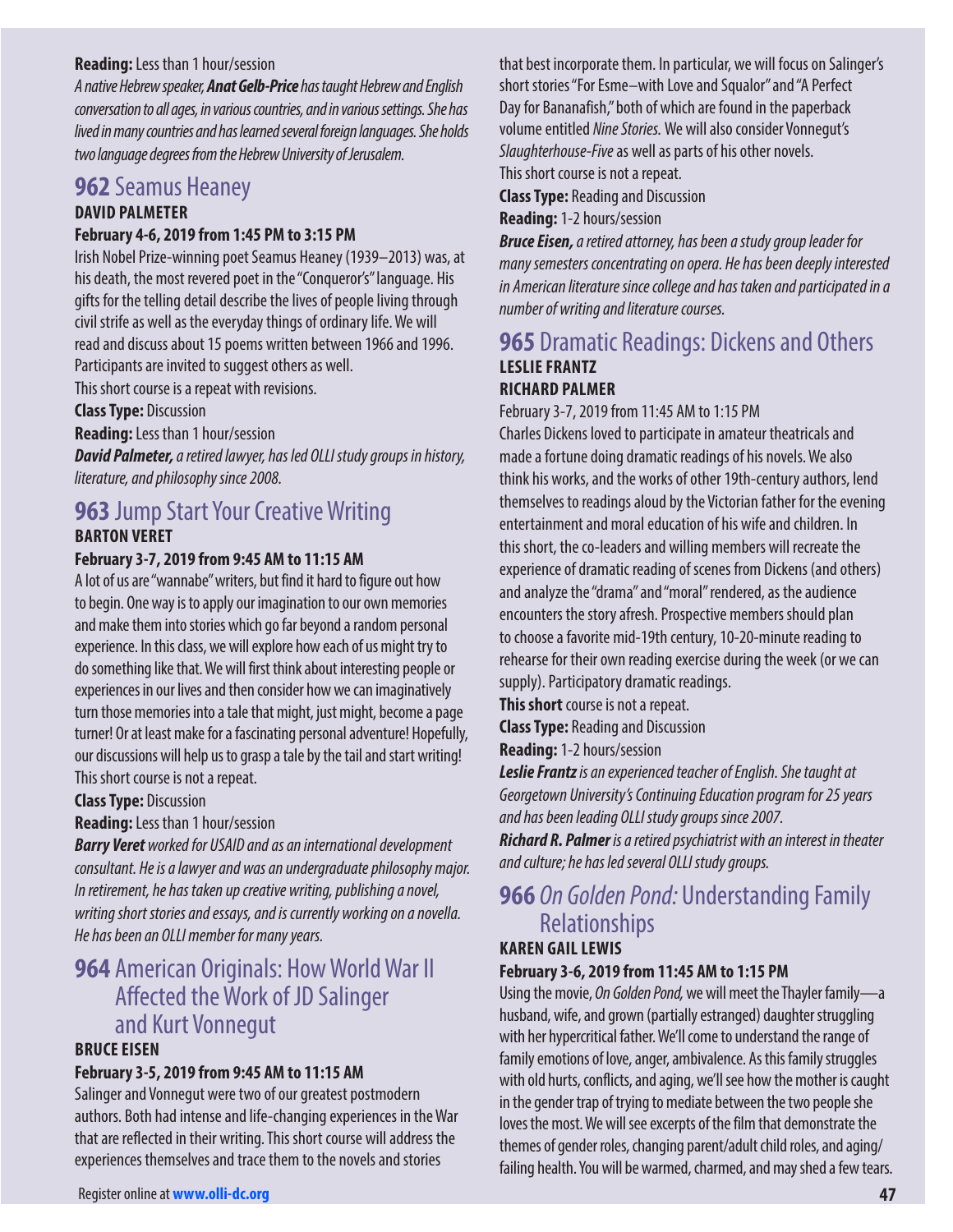This short course is not a repeat. **Class Type:** Discussion

**Reading:** No reading

Dr. **Karen Gail Lewis** has been a family therapist for more than four decades. She has published numerous books and articles about family relationships. She has taught at OLLI for over a decade.

## **970** Theodore Roosevelt, Woodrow Wilson, and the Progressive Era

#### **ALAN KOGAN**

#### **February 3-7, 2019 from 11:45 AM to 1:15 PM**

After briefly reviewing the post-Reconstruction history that led to the first Progressive Era, 1901–1920, this short will follow the lives and careers of Presidents Theodore Roosevelt and Woodrow Wilson, the towering figures of the period. Their contributions to the reforms of the era, political rivalry, and clash over American entry into the Great War will be the subject of the following three sessions. In the final session, Roosevelt and Wilson's wartime roles on the world stage, as well as contributions to the Progressive Era, will be discussed. Along the way, we will meet other figures of the era including William Jennings Bryan, Henry Cabot Lodge, and William Howard Taft.

This short course is not a repeat.

**Class Type:** Lecture and Discussion

**Reading:** Less than 1 hour/session

**Alan O. Kogan** is a retired psychiatrist who is a histor*y buff*. He has taught previous courses on American historic*al figur*es including Presidents Wilson and Truman. He enjoys adding psychological history to his presentations.

## **980** Indian and Late Roman Philosophy Technical Details

#### **DONALD ROSS**

#### **February 3-5, 2019 from 9:45 AM to 11:15 AM**

The issue of possible influence of Indian philosophical traditions on philosophers of the Late Roman Empire has been debated for many decades. Last semester, OLLI offered a course on Indian and Late Roman philosophy, but that survey could cover only the most general parallels between the two traditions. In this short, we will examine two things: 1) where things stand in the secondary literature, and 2) linguistic connections between Indian and Late Roman material. The latter will involve at least some discussion of the pertinent languages (Sanskrit and Greek) and their interrelationships. This short course is not a repeat.

**Class Type:** Lecture and Discussion **Reading:** No reading

**Donald Ross** received his bachelor's degree in philosophy from Wake Forest University in 1970, his master's from the University of Iowa in 1972, and his doctorate from the University of Chicago in 1979. His publications include articles on ancient and medieval philosophy. He also has done work in Asian and modern European philosophy.

# BOOKLIST AND READING ASSIGNMENTS

**Books should be purchased after the member receives the final class assignment letter.** Books will be available at Politics and Prose Bookstore. Order online at **[www.politics-prose.com](http://www.politics-prose.com)** or visit the store at 5015 Connecticut Ave. NW, Washington, DC. 202-364-1919.

Politics and Prose is offering OLLI members a 10% discount on books for study groups.

#### **If a short has no assigned reading, it is not listed below.**

#### **910: American Democracy: Theory and Reality**

Reading: 1-2 hours/session Alexander Hamilton, James Madison, and John Jay, The Federalist Papers. Signet Classics, 1961, ISBN: 978-0-451-52881-0.

#### **911: All Consumer Products Are Not Safe, Why?** Reading: 1-2 hours/session

**920: Deconstructing the News** Reading: Less than 1 hour/session

#### **921: Coney Island in Fact, Fiction and Film**

Reading: 1-2 hours/session Louis J. Parascandola and John Parascandola, A Coney Island Reader: Through Dizzy Gates of Illusion. Columbia University Press, 2015, ISBN: 978-0-231-16573-0.

#### **930: The Rise of Digital Money**

Reading: 1-2 hours/session

#### **942: SLIME: How Algae Made Our Planet and May Help Save It** Reading: 1-2 hours/session

Ruth Kassinger, SLIME: How Algae Created Us, Plague Us, and Just Might Save Us. Houghton Mifflin Harcourt, 2019, ISBN: 9780544432932.

#### **950: Violin Virtuosos from Paganini to the 21st Century** Reading: 1-2 hours/session

**960: French Conversation**

Reading: Less than 1 hour/session

## **961: Hebrew Conversation Plus**

Reading: Less than 1 hour/session

#### **962: Seamus Heaney**

Reading: Less than 1 hour/session Seamus Heaney, Opened Ground: Selected Poems 1966–1996. Farrar, Straus and Giroux, 1998, ISBN: 978-0-374-52678-8.

**963: Jump Start Your Creative Writing** Reading: Less than 1 hour/session

#### **964: American Originals: How World War II Affected the Work of JD Salinger and Kurt Vonnegut**

Reading: 1-2 hours/session JD Salinger, Nine Stories. Little Brown (paper) 1991, 1948, ISBN: 10:0-316-769509. Kurt Vonnegut, Slaughterhouse-Five. Dial Press Trade, Date Unknown, ISBN: 10-0182988523.

#### **965: Dramatic Readings: Dickens and Others** Reading: 1-2 hours/session

**970: Theodore Roosevelt, Woodrow Wilson, and the Progressive Era** Reading: Less than 1 hour/session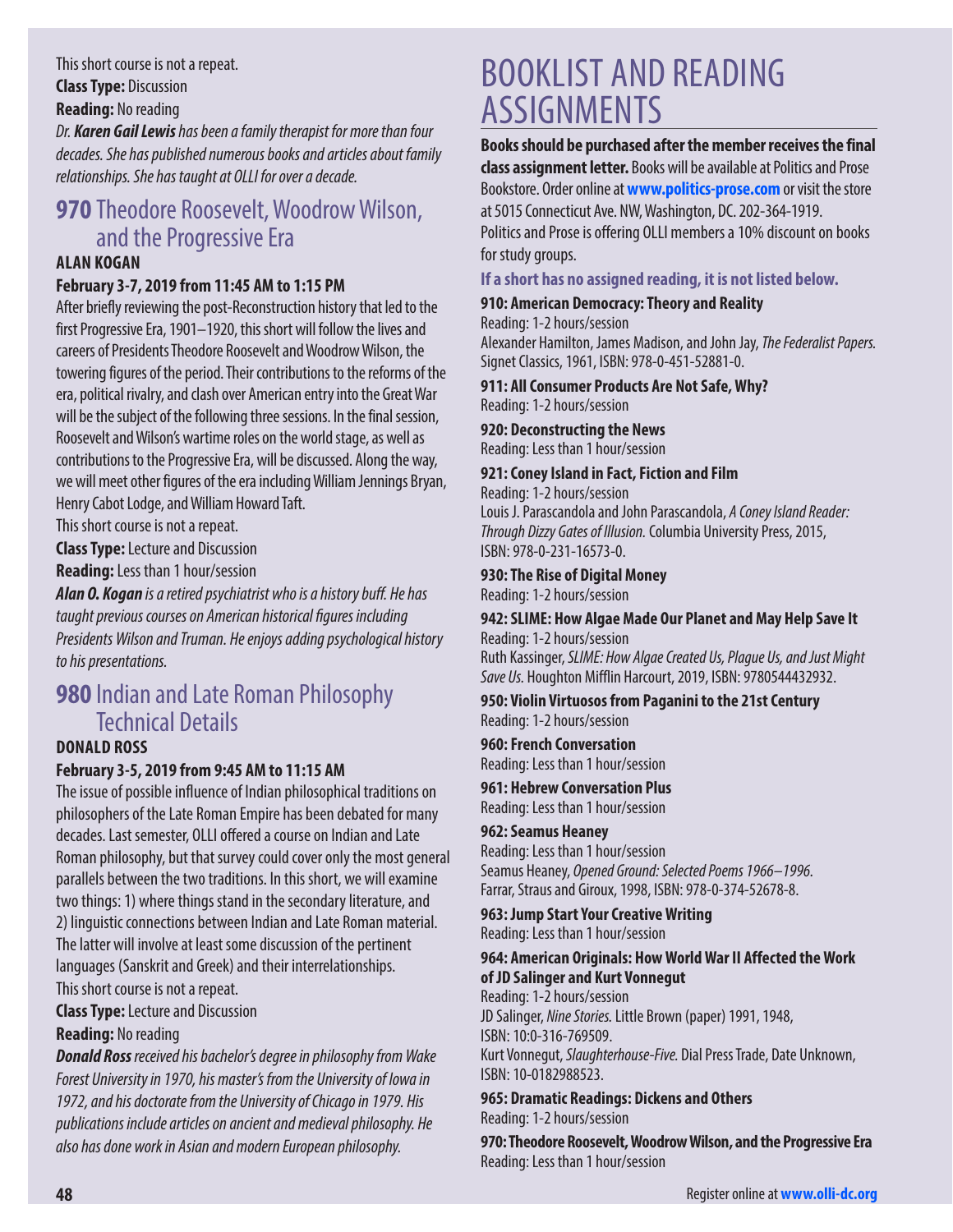# OLLI AT AU REGISTRATION FORM

### **FEBRUARY SHORTS: MONDAY, FEB. 3 – FRIDAY, FEB. 7, 2020**

4400 Massachusetts Ave. NW • Washington, DC 20016 Phone 202.895.4860 | Email: **[OLLI@american.edu](mailto:OLLI@american.edu)** | website: **[www.OLLI-DC.org](http://www.OLLI-DC.org)** **Register for FEBRUARY SHORTS by midnight, Wednesday, Jan. 15, 2020**

#### **Please complete all parts of the registration form or register online at [www.OLLI-DC.org](http://www.OLLI-DC.org).**

| <b>CONTACT INFORMATION</b> |
|----------------------------|
|                            |

| <b>HOME PHONE NUMBER</b>                       | $\vert - \vert$                                               | <b>CELL PHONE NUMBER</b><br>$\overline{\phantom{a}}$ |  |
|------------------------------------------------|---------------------------------------------------------------|------------------------------------------------------|--|
|                                                |                                                               |                                                      |  |
| <b>EMERGENCY CONTACT PHONE NUMBER</b>          |                                                               |                                                      |  |
| <b>REGISTER FOR SHORTS</b>                     |                                                               |                                                      |  |
| Check only one box: $\Box$ 1 $\Box$ 2 $\Box$ 3 | 1. SELECT whether you want to register for 1, 2, or 3 shorts. |                                                      |  |
| 2. List up to 6 shorts in priority order.      |                                                               | <b>VOLUNTEER TO BE</b><br><b>SHORTS</b>              |  |
| <b>SHORT NUMBER</b>                            | <b>SHORT NAME</b>                                             | <b>REPRESENTATIVE</b>                                |  |
| 1.                                             |                                                               |                                                      |  |
| 2.                                             |                                                               |                                                      |  |
| 3.                                             |                                                               |                                                      |  |
| 4.                                             |                                                               |                                                      |  |
| 5.                                             |                                                               |                                                      |  |
| 6.                                             |                                                               |                                                      |  |

### **PAYMENTS**

Please make checks payable to OLLI. Payment must accompany registration or register with a credit card online at: **[www.OLLI-DC.org](http://www.OLLI-DC.org)**. Financial assistance is available. Contact the OLLI office for information.

\$\_\_\_\_\_\_\_ **\$75**: February 2020 Shorts Membership Fee

The \$75 registration fee entitles you to take up to three Shorts.

\$\_\_\_\_\_\_\_ **\$67**: February 2020 Shorts Membership Fee with AU 10% discount

(Alum or alum spouse/current staff or spouse/current or emeriti faculty or spouse. The names of members using the AU discount is shared with the AU Alumni Office for data-tracking purposes only.)

**See reverse side for name and image releases.**